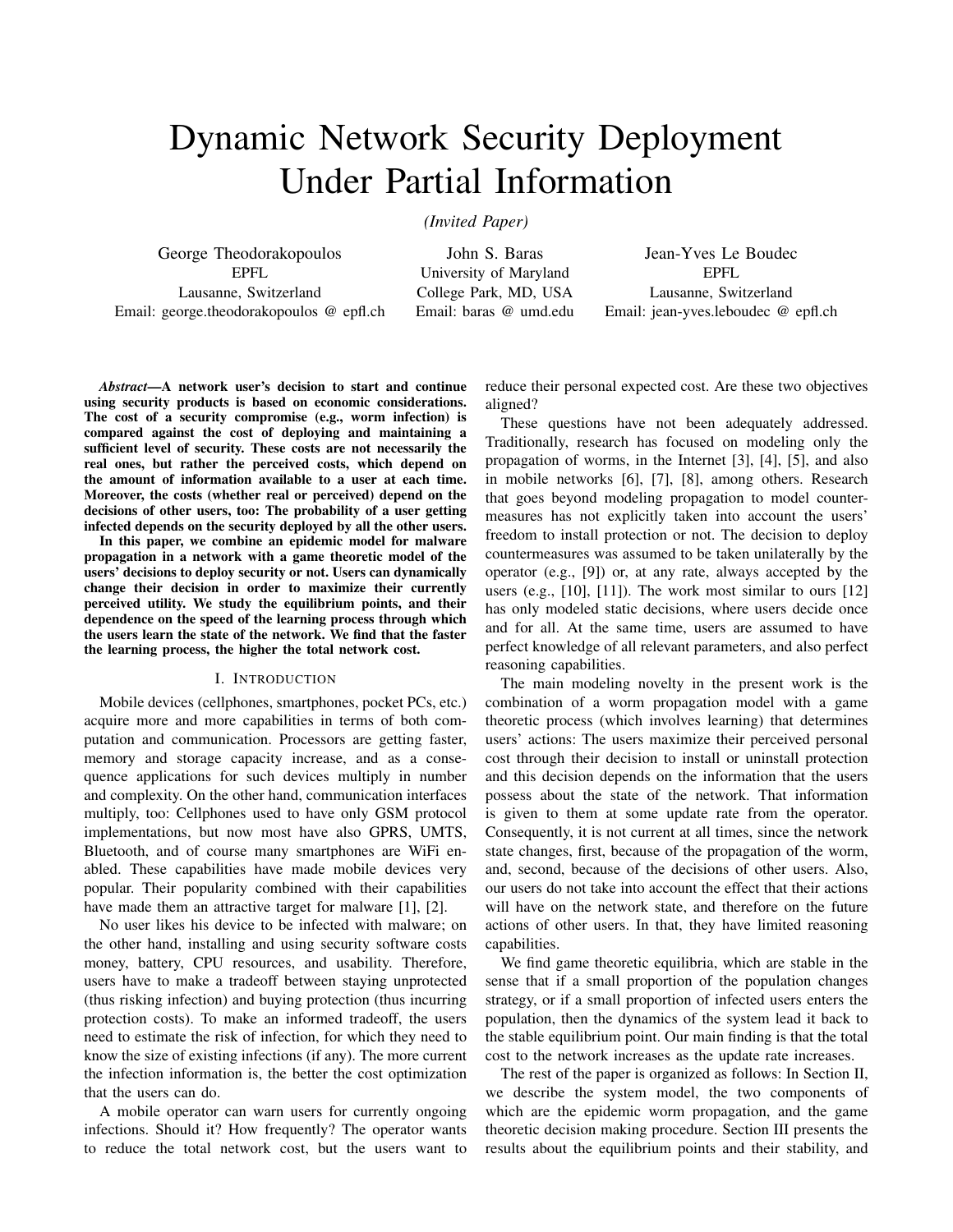Section IV concludes with some practical interpretation of our results. More detailed derivations of the results are in the Appendix.

## II. SYSTEM MODEL

| List of Variables       |                                                                              |  |
|-------------------------|------------------------------------------------------------------------------|--|
| β                       | contact rate per user per time unit                                          |  |
|                         | update rate (rate of learning from the monitor)                              |  |
| $\frac{\gamma}{\delta}$ | rate of recovery from the infection                                          |  |
| $\overline{N}$          | total number of users $(N \to \infty)$                                       |  |
| $\boldsymbol{S}$        | fraction of Susceptible users in the network                                 |  |
| $\overline{I}$          | fraction of Infected users in the network                                    |  |
| $\boldsymbol{P}$        | fraction of Protected users in the network                                   |  |
| $c_I$                   | cost of infection                                                            |  |
| $c_{P}$                 | cost of protection                                                           |  |
| $p_{SP}(I)$             | Probability that a Susceptible user switches                                 |  |
|                         | to Protected when learning $I$ (see Eq. (3))                                 |  |
| $p_{PS}(I)$             | Probability that a Protected user switches                                   |  |
|                         | to Susceptible when learning $I$                                             |  |
|                         | $(p_{PS}(I) = 1 - p_{SP}(I))$                                                |  |
| $\epsilon$              | shape parameter of $p_{SP}(I)$                                               |  |
| T*                      | position parameter of $p_{SP}(I)$ , $\left(I^* = \frac{c_P}{c_I} < 1\right)$ |  |
|                         |                                                                              |  |

TABLE I LIST OF VARIABLES

## *A. Epidemic-based Worm Propagation Model*

We assume a network with  $N$  users, and the total contact rate is  $\beta N$  contacts per time unit in the whole network, where  $\beta > 0$  is constant with respect to N. So, a given user makes  $\beta$ contacts per time unit, and a given pair makes  $\frac{2\beta}{N-1}$  contacts per time unit. Each user can be at each time instant  $t$  in one of three states: Susceptible (S), Infected (I), Protected (P). We denote  $S(t)$ ,  $I(t)$ ,  $P(t)$  the respective percentages  $(S(t) + I(t) + P(t) = 1$ ; the time dependence will not be explicitly given in the rest of the paper). A worm propagates in the network, infecting susceptible users. The infection lasts for a random amount of time, exponentially distributed with parameter  $\delta > 0$ . While being infected, a user infects other susceptible users he contacts. After the infection is over, the user becomes protected.

For the worm behavior described above, we use the standard SIR model [13], which we will call SIP (P for Protected):

$$
\frac{d}{dt}S = -2\beta SI\tag{1a}
$$

$$
\frac{d}{dt}I = 2\beta SI - \delta I\tag{1b}
$$

$$
\frac{d}{dt}P = \delta I\tag{1c}
$$

# *B. Game Theoretic Decision Making*

The non-infected users (S and P) can choose whether to remain in their current state or switch to the other state. Their choice depends on the risk of getting infected versus the cost of protection. The cost of protection is fixed at  $-c_P < 0$ , but the risk of getting infected depends on the infection cost  $-c_I < -c_P < 0$  and also on the percentage I of infected users in the network. We define the total network cost to be the quantity

$$
C(I, P) = c_I I + c_P P.
$$
 (2)

We encode these considerations in the following game description. There are two player types: Type 1 is noninfected, and Type 2 is infected. We are interested in the viewpoint of a Type 1 player. The players are matched at random, so the probability that a given Type 1 player will meet a Type 2 player is equal to the percentage of the infected users I.

The Type 1 versus Type 1 player game is:

|   | (0, 0)    | $J, -c_P$ )    |
|---|-----------|----------------|
| D | $-c_P,0)$ | $(-c_P, -c_P)$ |

and the Type 1 versus Type 2 player game is:

| - C 1 |
|-------|
| -C P  |

where we omit the payoffs of the Type 2 (infected) player.

If the non-infected players know the fraction  $I$ , they can choose their best response as follows: Choose S if  $-c_I I$  >  $-c_P \Rightarrow I < \frac{c_P}{c_I} \equiv I^*$ , and P otherwise.

The users need to learn the value of I. For the learning process, we assume there is a centralized service for monitoring the network, which knows instantly the current percentage of infected users in the network. The users contact the service at rate  $\gamma$  times per time unit, and learn the value of I.

As a consequence, the users do not know the exact value of  $I$  at all times. More importantly, it has been observed [14, Ch. 4] that when asked to choose between two alternatives, behavior is random, becoming more deterministic when the two alternatives become more distinct. In our case, "more distinct" translates to larger utility difference. To model this random aspect of the users' behavior, we assume that a user switches from S to P with probability  $p_{SP}(I)$ , and from P to S with probability  $p_{PS}(I)$ . We set  $p_{SP}(I)$  to be the following piecewise linear function (see Fig. 1):

$$
p_{SP}(I) = \begin{cases} 0 & I < I^* - \frac{\epsilon}{2} \\ \frac{1}{\epsilon}(I - I^* + \frac{\epsilon}{2}) & I^* - \frac{\epsilon}{2} < I < I^* + \frac{\epsilon}{2} \\ 1 & I > I^* + \frac{\epsilon}{2} \end{cases}
$$
 (3)

and  $p_{PS}(I) = 1-p_{SP}(I)$ . For  $\epsilon \rightarrow 0$ , this function becomes a pure best response function. For  $\epsilon > 0$  it is a smoothed best response. The best response and smoothed best response dynamics are common models for the learning behavior of game theoretic users [14, Ch. 3 and 4].

# *C. Learning Through Centralized Monitoring: The Complete Model*

The users learn the percentage  $I$  of infected users at rate  $\gamma$ , the *update rate*, which leads to the following system:

$$
\frac{d}{dt}S = -2\beta SI - \gamma Sp_{SP}(I) + \gamma P p_{PS}(I) \tag{4a}
$$

$$
\frac{d}{dt}I = 2\beta SI - \delta I\tag{4b}
$$

$$
\frac{d}{dt}P = \delta I + \gamma Sp_{SP}(I) - \gamma P p_{PS}(I) \tag{4c}
$$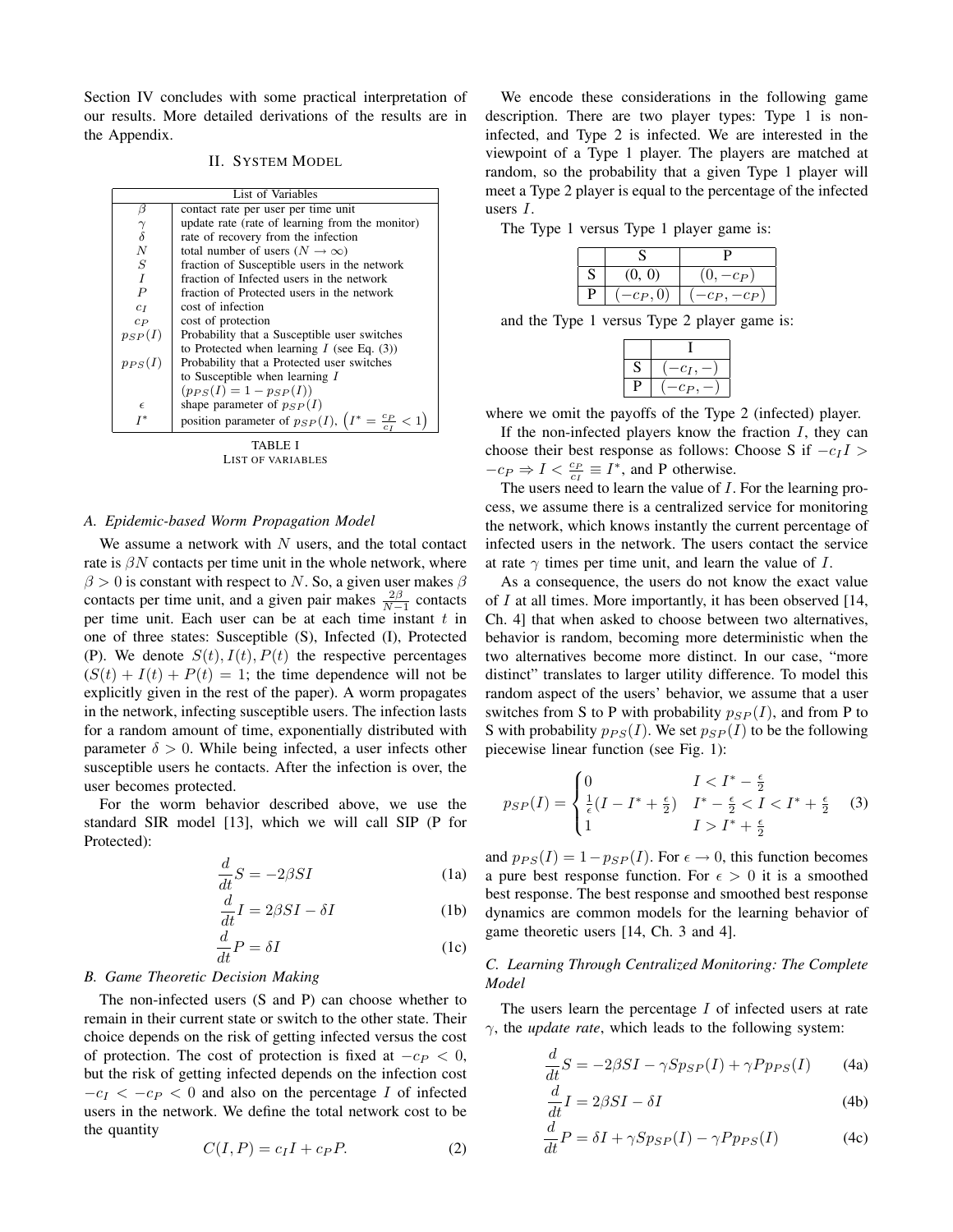

Fig. 1. The probability that a Susceptible user switches to being Protected, when learning the fraction  $I$  of Infected users in the network.

Note that one of the three equations is redundant, since we know that  $S + I + P = 1$  at all times. We keep the first two, together with  $S + I + P = 1$ , from which we substitute P into the first one.

#### *D. Mathematical Models*

Our model (i.e., the system (4)) describes an evolutionary game on the simplex in  $\mathbb{R}^3$ , since  $S + I + P = 1$  [15]. Such games on the simplex have been intensively studied over the last twenty years as they are very relevant for biological and social population dynamics, e.g., replication dynamics [15], [16], [17], [18], [19], [20], [21]. More specifically, it is possible to study the dynamics and equilibria of our model globally using the methods of [15], [16], [17], [18], [19], [20], [21], which originated in the seminal work of Shahshahani [15]. The methods involved include Lie-algebraic conditions, potential games and Lyapunov functions.

It is also possible to view our model as a switching system (see [22], [23], [24], as examples) on the simplex in  $\mathbb{R}^3$ , where the switching controls are the probabilities,  $p_{SP}$ . and  $p_{PS}(.)$ ; actually only one is needed. Then one can formulate more general dynamic games where these controls can depend on the past history of  $I(t)$  in various ways. Other formulations can be also studied where the whole problem is considered in either finite or infinite time, as a stochastic game with switching strategies, still on the simplex in  $\mathbb{R}^3$ .

All these more general frameworks and formulations are considered in our forthcoming paper [25].

## III. RESULTS: EQUILIBRIUM POINTS AND STABILITY

Our main finding is

I S  $X_{0}% ^{N}=\left\{ \begin{array}{cc} N_{11} & N_{12} & N_{13} \ N_{11} & N_{12} & N_{13} \end{array} \right.$  $I = I$ ∗  $\theta$ 1 1

Fig. 2. The vector field of the system (4) for the case  $\delta > 2\beta$ . At the point  $(S, I)$ , an arrow parallel to  $\left(\frac{dS}{dt}, \frac{dI}{dt}\right)$  is plotted. The only equilibrium point is  $X_0 = (1, 0)$ . It is also stable.

Theorem 1. *In the stable equilibrium points of our system, the total network cost* C(I, P) *monotonically decreases with the update rate*  $\gamma$ *. So, the value of*  $\gamma$  *that minimizes*  $C(I, P)$ *is*  $\gamma_{opt} = 0$ .

In this section we state our findings about the equilibrium points and their stability. The derivations are in the Appendix. We look for equilibrium points by solving the system:

$$
0 = -2\beta SI - \gamma Sp_{SP}(I) + \gamma P p_{PS}(I) \tag{5a}
$$

$$
0 = 2\beta SI - \delta I \tag{5b}
$$

$$
1 = S + I + P \tag{5c}
$$

If  $\delta > 2\beta$ , the only equilibrium point is

$$
X_0 = (S_0, I_0, P_0) = (1, 0, 0)
$$
\n(6)

and it is stable. The vector field of the system (4) corresponding to the condition  $\delta > 2\beta$  is shown in Fig. 2

If  $\delta$  < 2 $\beta$ , the point  $X_0$  is still an equilibrium point but it is no longer stable. Now, there are two new potential equilibrium points:

$$
X_1 = (S_1, I_1, P_1) = \left(\frac{\delta}{2\beta}, \frac{1 - \frac{\delta}{2\beta}}{1 + \frac{\delta}{\gamma}}, \frac{1 - \frac{\delta}{2\beta}}{1 + \frac{\gamma}{\delta}}\right) \tag{7}
$$

and

$$
X_2 = (S_2, I_2, P_2) = \left(\frac{\delta}{2\beta}, I_2, 1 - \frac{\delta}{2\beta} - I_2\right), \quad (8)
$$

where  $I_2$  is the smallest solution of the equation

$$
I^2 - \left(\frac{\epsilon}{2} + \frac{\delta\epsilon}{\gamma} + 1 + I^*\right)I + \epsilon\left(1 - \frac{\delta}{2\beta}\right) + I^* - \frac{\epsilon}{2} = 0.
$$
 (9)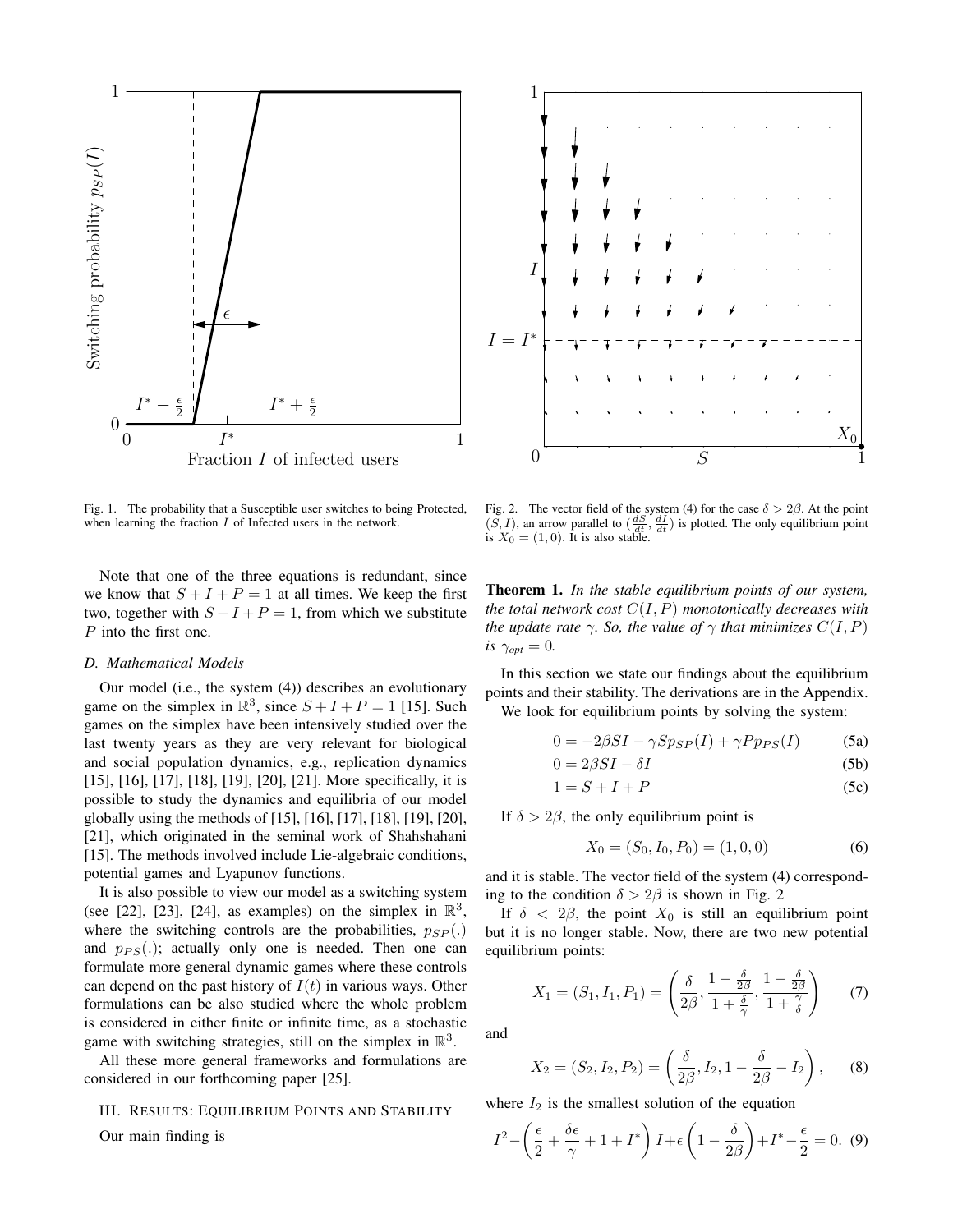



The vector field of the system (4) for the case  $\delta < 2\beta$  and  $1-\frac{\delta}{2}$  $\overline{2\beta}$  $1+\frac{\delta}{2}$ γ  $\langle I^* - \frac{\epsilon}{2} \rangle$ . At the point  $(S, I)$ , an arrow parallel to  $\left(\frac{dS}{dt}, \frac{dI}{dt}\right)$  is plotted. The point  $X_1 =$  $\left(\frac{\delta}{2\beta},\frac{1-\frac{\delta}{2\beta}}{1+\frac{\delta}{\gamma}},\frac{1-\frac{\delta}{2\beta}}{1+\frac{\gamma}{\delta}}\right)$ ´ is an equilibrium point and it is stable. The point  $X_0 = (1, 0)$  is also an equilibrium point but it is unstable. We can see that all trajectories converge to  $X_1$ , except those that start on the axis  $I = 0$ , which converge to  $X_0$ .

That is,

$$
I_2 = \frac{1}{2} \left( \frac{\epsilon}{2} + \frac{\delta \epsilon}{\gamma} + 1 + I^* - \sqrt{\left( \frac{\epsilon}{2} + \frac{\delta \epsilon}{\gamma} + 1 + I^* \right)^2 - 4 \left( \epsilon \left( \frac{1}{2} - \frac{\delta}{2\beta} \right) + I^* \right) \right). \tag{10}
$$

The point  $X_1$  exists and is stable if and only if (in addition to  $\delta < 2\beta$ )

$$
\frac{1-\frac{\delta}{2\beta}}{1+\frac{\delta}{\gamma}} < I^* - \frac{\epsilon}{2}.\tag{11}
$$

Otherwise, the point  $X_2$  exists and is stable. Figures 3 and 4 show the vector fields of the system (4) in the two cases where  $X_1$  and  $X_2$ , respectively, exist and are stable.

The stability in all cases was checked through the evaluation of the Jacobian at each point. In all cases, the Jacobian had eigenvalues with negative real part. In the case of  $X_1$ and  $X_2$ , there can be an imaginary part for some values of the parameters, so we have diminishing oscillations (spiral). In particular, we have a spiral around  $X_1$  when  $\beta$  is close enough to  $\gamma(1+\frac{\gamma}{\delta})^2-\frac{\gamma}{2}$ , and around  $X_2$  when  $\epsilon$  is small enough.

Note that the evaluation of the Jacobian proves local stability (i.e., if the perturbation from the equilibrium point is small enough, the system returns to it). However, the

Fig. 4. The vector field of the system (4) for the case  $\delta < 2\beta$  and  $\frac{1-\frac{\delta}{2\beta}}{1+\frac{\delta}{2}} >$  $I^* - \frac{\epsilon}{2}$ . At the point  $(S, I)$ , an arrow parallel to  $\left(\frac{dS}{dt}, \frac{dI}{dt}\right)$  is plotted. The point  $X_2 = \left(\frac{\delta}{2\beta}, I_2, 1 - \frac{\delta}{2\beta} - I_2\right)$  (for the value of  $I_2$  see (10)) is a stable equilibrium point, always within  $\frac{\epsilon}{2}$  below  $I^*$  (see Appendix). The point  $X_0 = (1, 0)$  is also an equilibrium point but it is unstable. We can see that all trajectories converge to  $X_2$ , except those that start on the axis  $I = 0$ , which converge to  $X_0$ .

figures imply global stability, that is, the system returns to the (unique for each combination of parameters) regardless of the initial conditions, or the size of the perturbation away from the equilibrium point. The only exception is when the system starts on the  $I = 0$  axis, in which case it converges to the unstable point  $X_0$ . We indeed investigate and establish global stability results for this problem in [25].

We can now prove Theorem 1 (that network cost in the equilibrium points  $X_0, X_1, X_2$  increases with  $\gamma$ ) by differentiating  $I_1$  and  $I_2$  with respect to  $\gamma$ . At the point  $X_0$ , the value  $I_0 = 0$  does not depend on  $\gamma$ , and so the network cost in that case is 0 for all values of  $\gamma$ .

$$
\frac{dI_1}{d\gamma} = \frac{d}{d\gamma} \frac{1 - \frac{\delta}{2\beta}}{1 + \frac{\delta}{\gamma}}
$$
\n
$$
\Rightarrow \frac{dI_1}{d\gamma} = \left(1 - \frac{\delta}{2\beta}\right) \frac{\frac{\delta}{\gamma^2}}{\left(1 + \frac{\delta}{\gamma}\right)^2}
$$
\n
$$
\Rightarrow \frac{dI_1}{d\gamma} > 0, \forall \gamma
$$
\n(12)

To find  $\frac{dI_2}{d\gamma}$  we differentiate (9), which  $I_2$  satisfies, with respect to  $\gamma$ :

$$
I_2^2 - \left(\frac{\epsilon}{2} + \frac{\delta\epsilon}{\gamma} + 1 + I^*\right)I_2 + \epsilon\left(1 - \frac{\delta}{2\beta}\right) + I^* - \frac{\epsilon}{2} = 0
$$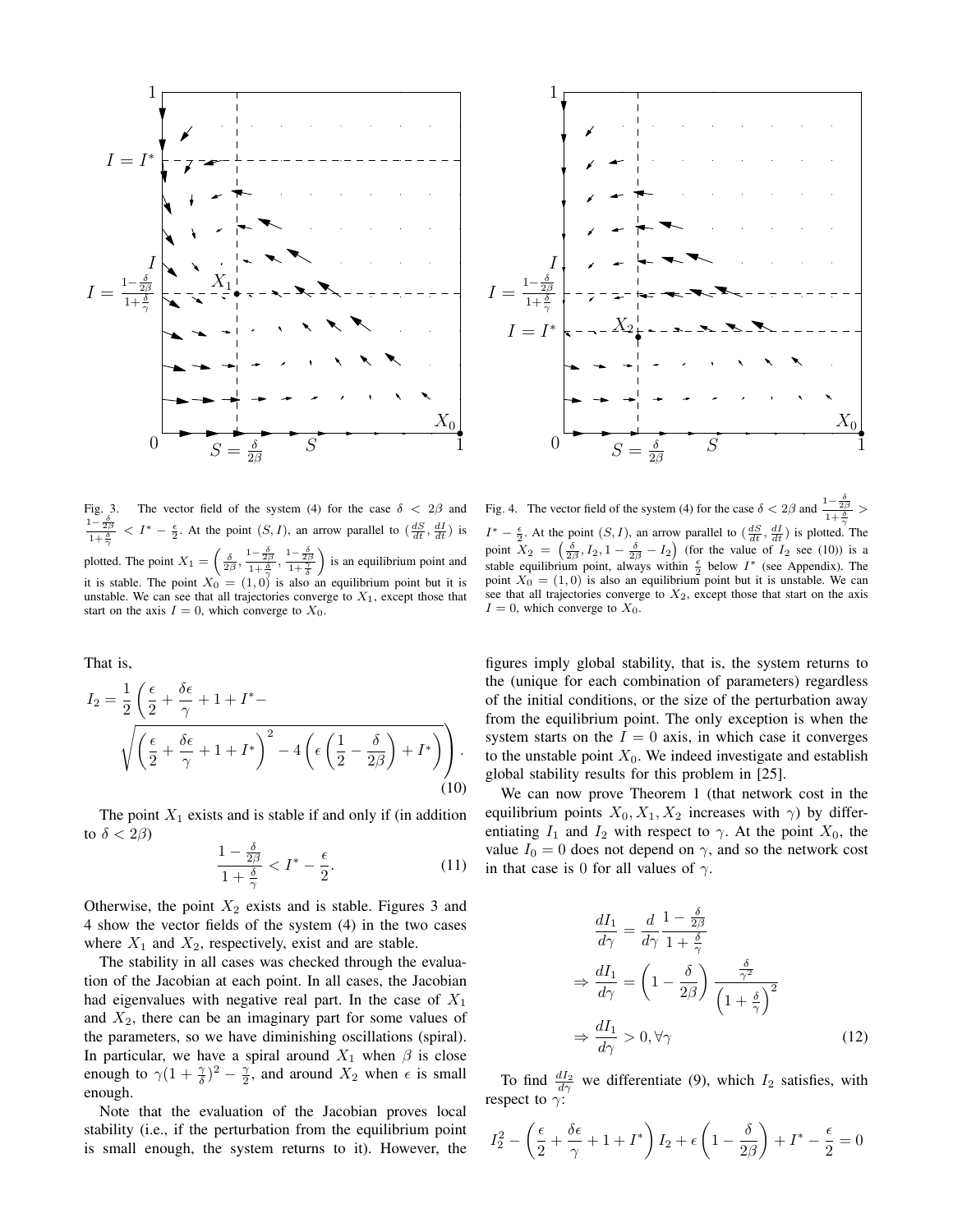$$
\Rightarrow 2I_2 \frac{dI_2}{d\gamma} + I_2 \frac{\delta \epsilon}{\gamma^2} - \left(\frac{\epsilon}{2} + \frac{\delta \epsilon}{\gamma} + 1 + I^*\right) \frac{dI_2}{d\gamma} = 0
$$

$$
\Rightarrow \left(2I_2 - \left(\frac{\epsilon}{2} + \frac{\delta \epsilon}{\gamma} + 1 + I^*\right)\right) \frac{dI_2}{d\gamma} + \frac{\delta \epsilon}{\gamma^2} I_2 = 0
$$
(13)

We know that  $I_2 < 1$  and  $I_2 < I^* + \frac{\epsilon}{2}$ . So,  $2I_2 - (\frac{\epsilon}{2} +$  $\frac{\delta \epsilon}{\gamma} + 1 + I^*$ ) is always negative. It follows that

$$
\frac{dI_2}{d\gamma} > 0, \forall \gamma.
$$
 (14)

From (12) and (14) we conclude that  $\frac{dI_2}{d\gamma} > 0, \forall \gamma$ . Recalling that  $S_1 = S_2 = \frac{\delta}{2\beta}$ , we can see that the total network cost increases with  $\gamma$ , proving Theorem 1:

$$
C(I, P) = c_I I + c_P P
$$
  
=  $c_I I + c_P \left(1 - \frac{\delta}{2\beta} - I\right)$   
=  $(c_I - c_P)I + c_P \left(1 - \frac{\delta}{2\beta}\right)$   

$$
\Rightarrow \frac{dC(I, P)}{d\gamma} = (c_I - c_P) \frac{dI}{d\gamma}
$$
  

$$
\Rightarrow \frac{dC(I, P)}{d\gamma} > 0, \forall \gamma
$$
 (15)

# IV. CONCLUSION

⇒

⇒

The users' ability to switch from P to S, and vice versa, leads to a sustained infection level (endemic), if  $\frac{\delta}{2\beta} < 1$ . The actual fraction of the I at the equilibrium point (which is proportional to the total network cost) *increases monotonically* with the update rate  $\gamma$ . This counterintuitive conclusion is an instance of the price of anarchy phenomenon: The individually rational outcome (large  $\gamma$  implies more current information available to the users) is worse than the socially optimal outcome.

The conflict between network optimality and individual optimality creates a dilemma for the operator. Not notifying the users might be interpreted as trying to manipulate them into buying unnecessary protection. Acquiescing to their demands and updating them as quickly as possible would be both expensive in terms of, e.g., monitoring infrastructure, and total network cost, as we have proven. Therefore, a sensible compromise seems to be for the operator to shoulder at least part of the protection costs, perhaps as part of the package offered to users.

## ACKNOWLEDGMENT

The research of the second author was supported by the Communications and Networks Consortium sponsored by the U.S. Army Research Laboratory under the Collaborative Technology Alliance Program, Cooperative Agreement DAAD19-01-2-0011, by the U.S. Army Research Office under MURI award W 911 NF 0710287, and by the MAST Consortium sponsored by the U.S. Army Research Laboratory under the Collaborative Technology Alliance Program, Cooperative Agreement W911NF-08-2-0004.

#### **REFERENCES**

- [1] M. Hypponen, "Malware goes mobile," *Scientific American*, pp. 70–77, November 2006.
- [2] J. Kleinberg, "Computing: The wireless epidemic," *Nature*, vol. 449, no. 7160, pp. 287–288, September 2007, biological connection.
- [3] J. Kephart and S. White, "Directed-graph epidemiological models of computer viruses," *Research in Security and Privacy, 1991. Proceedings., 1991 IEEE Computer Society Symposium on*, pp. 343–359, 20-22 May 1991.
- [4] J. O. Kephart and S. R. White, "Measuring and modeling computer virus prevalence," in *SP '93: Proceedings of the 1993 IEEE Symposium on Security and Privacy*. Washington, DC, USA: IEEE Computer Society, 1993, p. 2.
- [5] C. C. Zou, W. Gong, and D. Towsley, "Code red worm propagation modeling and analysis," in *CCS '02: Proceedings of the 9th ACM conference on Computer and communications security*. New York, NY, USA: ACM, 2002, pp. 138–147.
- [6] C. Fleizach, M. Liljenstam, P. Johansson, G. M. Voelker, and A. Mehes, "Can you infect me now?: malware propagation in mobile phone networks," in *WORM '07: Proceedings of the 2007 ACM workshop on Recurring malcode*. New York, NY, USA: ACM, 2007, pp. 61– 68.
- [7] H. Zheng, D. Li, and Z. Gao, "An epidemic model of mobile phone virus," *Pervasive Computing and Applications, 2006 1st International Symposium on*, pp. 1–5, 3-5 Aug. 2006.
- [8] I. Carreras, D. Miorandi, G. S. Canright, and K. Engo-Monsen, "Understanding the spread of epidemics in highly partitioned mobile networks," in *BIONETICS '06: Proceedings of the 1st international conference on Bio inspired models of network, information and computing systems*. New York, NY, USA: ACM, 2006, p. 2.
- [9] S. Sarat and A. Terzis, "On using mobility to propagate malware," in *Proceedings of the 5th International Symposium on Modeling and Optimization in Mobile, Ad Hoc, and Wireless Network (WiOpt)*, April 2007.
- [10] M. Bloem, T. Alpcan, and T. Başar, "Optimal and robust epidemic response for multiple networks," in *Proc. 46th IEEE Conference on Decision and Control*, New Orleans, LA, December 2007. [Online]. Available: papers/cdc07patching.pdf
- [11] M. Costa, J. Crowcroft, M. Castro, A. Rowstron, L. Zhou, L. Zhang, and P. Barham, "Vigilante: end-to-end containment of internet worms," in *SOSP '05: Proceedings of the twentieth ACM symposium on Operating systems principles*. New York, NY, USA: ACM, 2005, pp. 133–147.
- [12] M. Lelarge and J. Bolot, "Network externalities and the deployment of security features and protocols in the internet," in *SIGMETRICS '08: Proceedings of the 2008 ACM SIGMETRICS international conference on Measurement and modeling of computer systems*. New York, NY, USA: ACM, 2008, pp. 37–48.
- [13] W. O. Kermack and A. G. McKendrick, "A contribution to the mathematical theory of epidemics," *Proceedings of the Royal Society of London. Series A, Containing Papers of a Mathematical and Physical Character*, vol. 115, no. 772, pp. 700–721, 1927. [Online]. Available: http://www.jstor.org/stable/94815
- [14] D. Fudenberg and D. K. Levine, *The Theory of Learning in Games*. MIT Press, May 1998.
- [15] S. Shahshahani, "A new mathematical framework for the study of linkage and selection," *Memoirs of the American Mathematical Society*, 1979.
- [16] E. Akin, "The differential geometry of population genetics and evolutionary games," in *Mathematical and Statistical Developments of Evolutionary Theory*, S. Lessard, Ed. Dordrecht: Kluwer, 1990, pp. 1–93.
- [17] D. Monderer and L. Shapley, "Potential games," *Games and Economic Behavior*, vol. 14, pp. 124–143, 1996.
- [18] W. Sandholm, "Evolution and equilibrium under inexact information," *Games and Economic Behavior*, vol. 44, pp. 343–378, 2003.
- [19] T. Roughgarden, *Selfish Routing and the Price of Anarchy*. Cambridge, Mass.: MIT Press, 2005.
- [20] W. Sandholm and R. Lahkar, "The projection dynamic and the geometry of population games," *Games and Economic Behavior*, 2008.
- [21] W. Sandholm, E. Dokumaci, and R. Lahkar, "The projection dynamic and the replicator dynamic," *Games and Economic Behavior*, 2008.
- [22] I. Matei, N. Martins, and J. Baras, "Optimal linear quadratic regulator for markovian jump linear systems, in the presence of one stop-time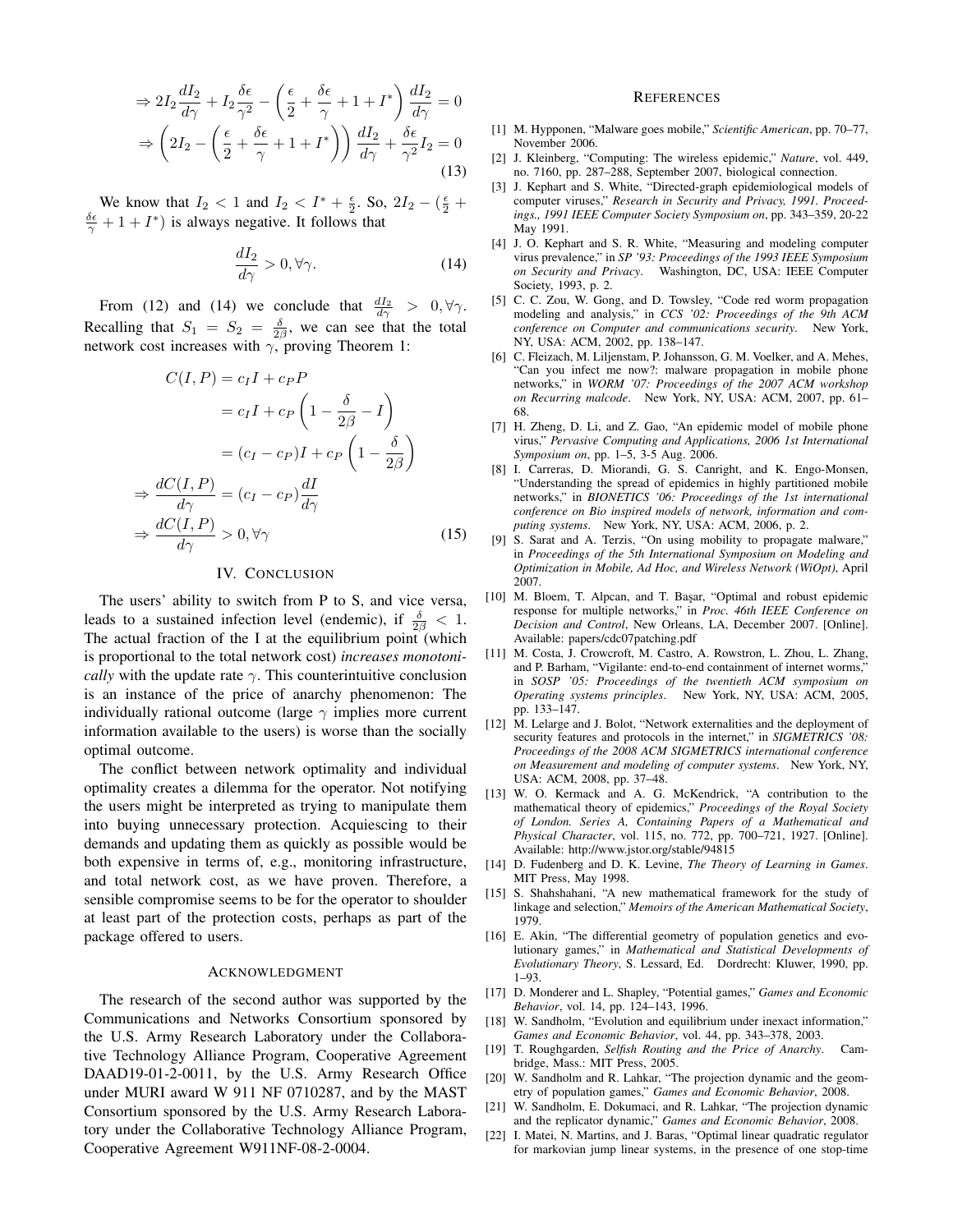step delayed mode observations," in *Proceedings of the 17th IFAC World Congress*, Seoul, Korea, July 2008.

- [23] ——, "Almost sure convergence to consensus in markovian random graph," in *Proceedings of 2008 IEEE Conference on Decision and Control*, December 2008.
- [24] ——, "A consensus problem for markovian random graphs," 2008, submitted for publication.
- [25] G. Theodorakopoulos, J. Baras, and J.-Y. Le Boudec, "Dynamic network security deployment under partial information: Global analysis," 2008, in preparation.

#### APPENDIX

We find the equilibrium points  $X_0, X_1, X_2$  by solving the system  $(4)$  in the three different regions of  $I$  specified in the function  $p_{SP}: I < I^* - \frac{\epsilon}{2}, I^* - \frac{\epsilon}{2} < I < I^* + \frac{\epsilon}{2}, I > I^* + \frac{\epsilon}{2}.$ We then verify that the solutions are in the proper region.

For each case, we solve the respective simple system that results:

•  $I > I^* + \frac{\epsilon}{2}$ 

The system becomes:

$$
0 = -2\beta SI - \gamma S \tag{16a}
$$

$$
0 = \left(S - \frac{\delta}{2\beta}\right)I\tag{16b}
$$

$$
1 = S + I + P \tag{16c}
$$

The only solution is  $(S, I, P) = (0, 0, 1)$ , but this contradicts the assumption  $I > I^* + \frac{\epsilon}{2}$ . Note that the solution with  $S = \frac{\delta}{2\beta}$  leads to a negative value for I. •  $I < I^* - \frac{\epsilon}{2}$ 

The system becomes:

$$
0 = -2\beta SI + \gamma (1 - S - I) \tag{17a}
$$

$$
0 = \left(S - \frac{\delta}{2\beta}\right)I
$$
 (17b)

$$
1 = S + I + P \tag{17c}
$$

This system has the solutions:

1 −

$$
X_0 = (S_0, I_0, P_0) = (1, 0, 0)
$$
\n(18)

$$
X_1 = (S_1, I_1, P_1) = \left(\frac{\delta}{2\beta}, \frac{1 - \frac{\delta}{2\beta}}{1 + \frac{\delta}{\gamma}}, \frac{1 - \frac{\delta}{2\beta}}{1 + \frac{\gamma}{\delta}}\right) \tag{19}
$$

. The second solution,  $X_1$ , is admissible if and only if

$$
\frac{1-\frac{\delta}{2\beta}}{1+\frac{\delta}{\gamma}} < I^* - \frac{\epsilon}{2} \tag{20}
$$

and also

$$
\frac{\delta}{2\beta} \le 1. \tag{21}
$$

Note that if  $\frac{\delta}{2\beta} = 1$ , the two points coincide, so we don't need to study  $X_1$  separately in this case.

We now examine whether  $X_0$  and  $X_1$  are (locally) stable equilibrium points. The Jacobian of the system of the first two equations is

$$
J(S, I) = \begin{pmatrix} -2\beta I - \gamma & -2\beta S - \gamma \\ 2\beta I & 2\beta S - \delta \end{pmatrix}
$$
 (22)

We evaluate the Jacobian at the point  $X_0$ :

$$
J(X_0) = J(0,1) = \begin{pmatrix} -\gamma & -2\beta - \gamma \\ 0 & 2\beta - \delta \end{pmatrix}
$$
 (23)

The eigenvalues of  $J(X_0)$  are  $-\gamma$  and  $2\beta - \delta$ . So,  $X_0$ is stable if and only if  $2\beta < \delta$ , in which case note that  $X_1$  does not exist.

We evaluate the Jacobian at the point  $X_1$ :

$$
J(X_1) = J\left(\frac{\delta}{2\beta}, \frac{1 - \frac{\delta}{2\beta}}{1 + \frac{\delta}{\gamma}}\right)
$$
  
= 
$$
\begin{pmatrix} -\frac{2\beta + \gamma}{1 + \frac{\delta}{\gamma}} & -\delta - \gamma \\ \frac{2\beta - \delta}{1 + \frac{\delta}{\gamma}} & 0 \end{pmatrix}
$$
 (24)

The eigenvalues of  $J(X_1)$  are  $\frac{a_{11} \pm \sqrt{a_{11}^2 + 4a_{12}a_{21}}}{2}$ , where  $a_{ij}$  are the elements of  $J(X_1)$  ( $a_{22} = 0$ ). Since  $a_{11} < 0$ , the smallest eigenvalue is always negative. The largest one is negative if and only if  $a_{12}a_{21} < 0 \Leftrightarrow 2\beta > \delta$ . So  $X_1$  is stable whenever it exists.

So  $X_1$  is stable whenever it exists.<br>If we evaluate the square root  $\sqrt{a_{11}^2 + 4a_{12}a_{21}}$  at the point  $\beta = \gamma(1 + \frac{\gamma}{\delta})^2 - \frac{\gamma}{2}$ , we see that its argument can also take negative values. Since the eigenvalues are a continuous function of  $\beta$ , they will have an imaginary part for  $\beta$  close to  $\gamma(1+\frac{\gamma}{\delta})^2-\frac{\gamma}{2}$ , which means that the trajectories *spiral* towards  $X_1$ .

•  $I^* - \frac{\epsilon}{2} < I < I^* + \frac{\epsilon}{2}$ The system becomes:

$$
0 = -2\beta SI - \gamma S \frac{1}{\epsilon} \left( I - I^* + \frac{\epsilon}{2} \right)
$$
  
+  $\gamma (1 - S - I) \left( 1 - \frac{1}{\epsilon} \left( I - I^* + \frac{\epsilon}{2} \right) \right)$  (25a)

$$
0 = \left(S - \frac{\delta}{2\beta}\right)I\tag{25b}
$$

$$
1 = S + I + P \tag{25c}
$$

In the second equation the only admissible solution is  $S = \frac{\delta}{2\beta}$ . For this value of S, the first equation gives the following quadratic equation for  $I$ :

$$
I^{2} - \left(\frac{\epsilon}{2} + \frac{\delta\epsilon}{\gamma} + 1 + I^{*}\right)I + \epsilon\left(1 - \frac{\delta}{2\beta}\right) + I^{*} - \frac{\epsilon}{2} = 0
$$
\n(26)

Defining  $f(I)$  to be the quadratic form above, we see that  $\overline{a}$  $\overline{a}$ 

$$
f\left(I^* - \frac{\epsilon}{2}\right) = \epsilon \left(1 - \frac{\delta}{2\beta} - \left(1 + \frac{\delta}{\gamma}\right)\left(I^* - \frac{\epsilon}{2}\right)\right)
$$
\n(27)

and

$$
f\left(I^* + \frac{\epsilon}{2}\right) = -\frac{\epsilon\delta}{\gamma}\left(I^* + \frac{\epsilon}{2} + \frac{\gamma}{2\beta}\right). \tag{28}
$$

So,  $f(I^* + \frac{\epsilon}{2})$  is always negative, and  $f(I^* - \frac{\epsilon}{2})$  is positive if and only if (11) is not satisfied. That is, a solution for  $I_2$  exists (and consequently the point  $X_2$ exists) if and only if  $X_1$  does not exist. The exact value of  $I_2$  is given in (10). By evaluating  $f(I^*)$  and using (11), we get that  $f(I^*) < 0$ , so actually  $I_2 \in (I^* - I_1)$  $\frac{\epsilon}{2}, I^*$ ).

The Jacobian of the system of the first two equations is

$$
J(S, I) = \begin{pmatrix} -2\beta I - \gamma & -2\beta S - \frac{2}{\epsilon}(1 + I^* + \frac{\epsilon}{2} - 2I) \\ 2\beta I & 2\beta S - \delta \end{pmatrix}
$$
(29)